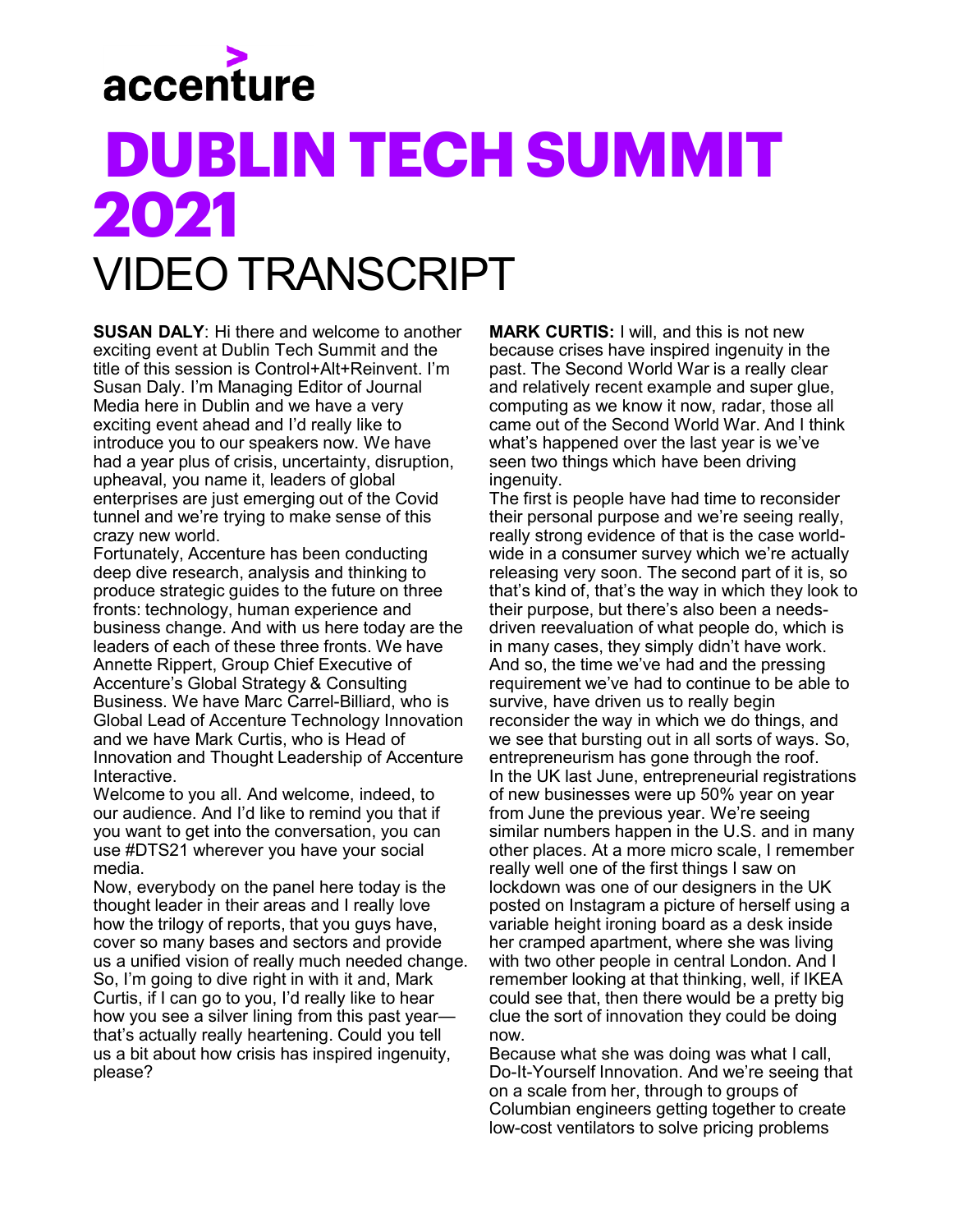

where they are, right the way through to the way in which people increasingly are using platforms like Shopify.

Look at the rise of Shopify, far faster growth even than Amazon right now over the last year and there's a real reason for that, which is that a lot of people are setting up small enterprises in order to respond to their purpose and their need during the crisis.

And it's not just platforms like Spotify, you see it coming bursting out of the gaming industry with a place like Roblox and you see it even with specific parameters like Adidas, who have something called the Maker Lab, where you can go and design and then market your own shoes. What all of this really means is that, I think we're entering a new era of innovation moving from prescriptive innovation where we tell people this is the thing, please use it, to suggestive innovation, where we set up platforms and affordances for people to innovate for themselves.

**SUSAN DALY:** That sounds fantastic, Mark. And actually, if I can come to Marc Carrel-Billiard on this because your Tech Vision report encourages enterprises to take advantage of what Mark Curtis is talking about there in that newfound do-it-yourself sensibility. Can you tell us how that is? How that's working out?

**MARC CARREL-BILLIARD:** Yes, Susan, absolutely. I think we call that I, Technologist. That's one of our trends in our Tech Vision 2021. The idea is that with democratized technology, in fact, we think that every employee can be an innovator, like technology is becoming cheaper. There's a lot of new attraction layer and new software development kits like Low Code, No Code. I mean to be able basically to absorb and be able to program more easily—non-visual programming and visual programming. And I think democratized technology let's people optimize their work or fix pain points on their own. I was talking about Natural Language Processing, Robotic Process Automation also are a few of examples that make technology more accessible, and we really see employees innovating every day.

But I think we need to consider that innovative culture has to start at the top. Now every leader needs to be a technology leader, tomorrow's leaders can embrace the power of exponential

technology to rebuild the future. This is something we've been thinking also within Accenture and we have, for example, deployed whole programs called TQ. So maybe you heard about EQ programs for Emotional Quotient, IQ, well, we have TQ now at Accenture, which is a Technology Quotient. And it's a whole program, so that we want all our people to be technology savvy. And, in fact, if you think about it, in the past year, we saw like holes in long-standing norms. Like companies looked at their operation, they saw fragile supply chains and trustworthy information. And also, they saw completely radically new customer needs, like people going more online, I mean because of the pandemic. And so, what we think is that as companies shift from the crisis to build what comes next, their new feature in term of product and services, I think the most visionary leaders are the ones that are using technology to master change. Every CEO is a technology CEO today.

**SUSAN DALY:** And actually, on that, Marc, then is there any concern around that? This sort of adaptation of technology, I guess, the sort of automatization of the world that, obviously, we have heard concerns about that. But you believe that there's a way forward through that's advantageous to everybody eventually?

**MARC CARREL-BILLIARD:** Yeah, there's always this fear that with the process of technology eventually a robot will take over the planet. I'm kind of a positive mindset thinker about this. What we saw is that in many revolutions of progress in term of science and industry, we saw more jobs created, more opportunities for mankind than anything else. So, I think what we see here is that people need to seize the opportunity of this cheaper technology, this more affordable technology. So, for that, they can drive more innovation every day. They do that for their personal life, and we saw that. I mean my mother-in-law; she's reprogramming her setup box. You can even do like programming. I believe that more and more people will be using these kinds of technology to drive more innovation in their own organization.

**SUSAN DALY:** Fantastic. I mean if your motherin-law is with it, Marc, I mean we all really have to catch up with that.

I think, Annette, your inaugural Business Futures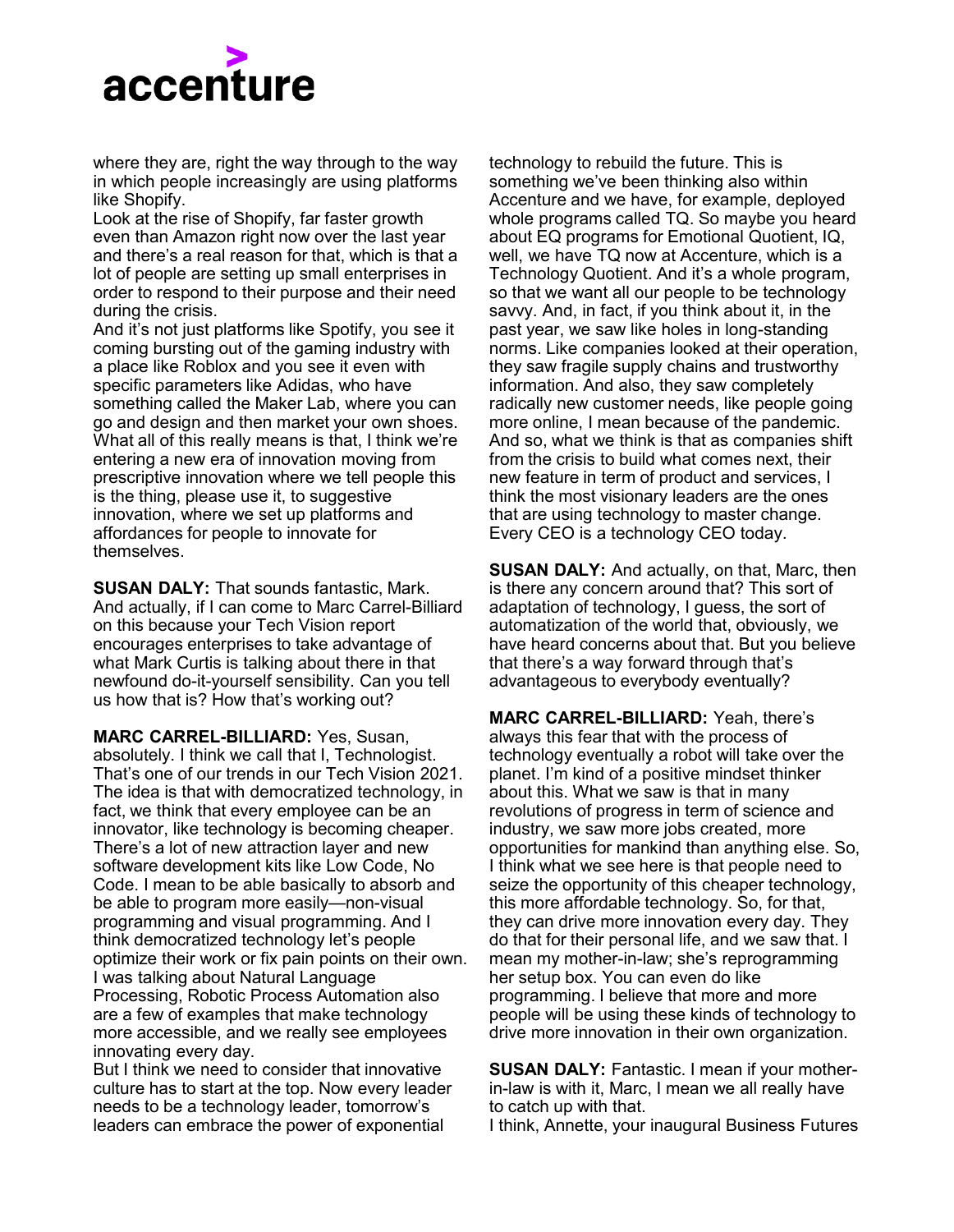

Report is just so urgent and needed at the moment, I think, because it reports on six radar signals that are going to guide decision makers out of this Covid-related fog, I guess, we could call it. Will you just boil down for me what leaders really need to know? I mean we should go and read the report, of course, as well.

**ANNETTE RIPPERT:** Yeah, thanks, Susan. You know, it's true that we're at this historic moment when this fog of uncertainty, if you will, makes planning for the future hard, if not nearly impossible. It's why we organized this Business Futures research to be like a radar, to have these signals, to help leaders chart a course. And one of those crucial signals calls for maybe an important change that we see coming in organizations and that is pushing more decisionmaking power to the edge.

And in this dynamically changing world, there is this need to be able to be acting quickly, decisively. And really acting in a way that quickly captures business and that's why we see smart executives who are building up networked organizations. They're decentralizing authority and enabling growth and innovation at the edge of the organization. And this is fueling growth in this rapidly changing environment. So, I would use an example of Nike. And their operating model is designed to create local businesses on a global scale. And this local focus enabled Nike, as an example, to come out of the outbreak of the pandemic in a really unique way. The company really quickly moved merchandise that was destined for physical stores and they moved it to their ecommerce channels and then, they used their Nike Training Club at workouts to help prime demand and it helped consumers to really stay active at home and create more demand for product. And as a result, digital sales jumped in their organization by more than 30% in China in the first quarter. And if you think about that, this local success, they turned this then into an operational playbook. And they employed it throughout their global network to equip their managers around the world to work in new ways that really enabled a new sense of speed and agility. And so, when we look at that, managing on the edge, it also introduces new challenges for leaders because it means needing a greater sense of confidence and trust in the leaders that you've put in place to be making those decisions

on behalf of the organization. I think another signal that is in our report that should be noted is called Learning from the Future. And Marc just talked about the rise of technology. You know, as humans, we learn from our experiences, from our past. But today, with the sheer extent of change, that's not really a reliable way to predict the future. So, think about it, all these longstanding trends we now see, Mark Curtis talked a bit about the importance of experience, is how that's changing. We've got the rapid adoption of cloud and new technologies and then we see this huge shift in spending patterns. These are all just examples of things that were suddenly interrupted or completely changed. And I think forevermore, now we see the ability to be able to adapt. But we need to now be able to anticipate and see change before it happens, not as it's happening.

And so, some of the smartest leaders are heavily using AI, data and analytics so that they can see around the corners, to literally learn from the future. And I think about an example of a Canadian digital platform called BlueDot, who's algorithms actually predicted the Covid outbreak well before most experts because of the way that they were looking at data.

So, this new post-pandemic era that we're in, it requires a different kind of decision making architecture, one that's fast and decisive. It has this foresight to be able to anticipate what's changing.

So, when we think about the Business Futures report for leaders, we need these signals to help chart our course and to—what we would say is—see and seize the future.

**SUSAN DALY:** Okay. I mean I think it's so fascinating and there's so many elements to it, but I really want to pin down an element from each of you and just as we have a little bit more time, if that's okay. Mark Curtis, when it comes to people, so customers, employees, communities, you talk about collective displacement. What's that mean?

**MARK CURTIS:** Well, before I say that, I've got to say that I think there's a very strong echo in this of what Annette was just saying about decision making at the edge because I think that's, if you like, a displacement of decision making, which also reflects the way in which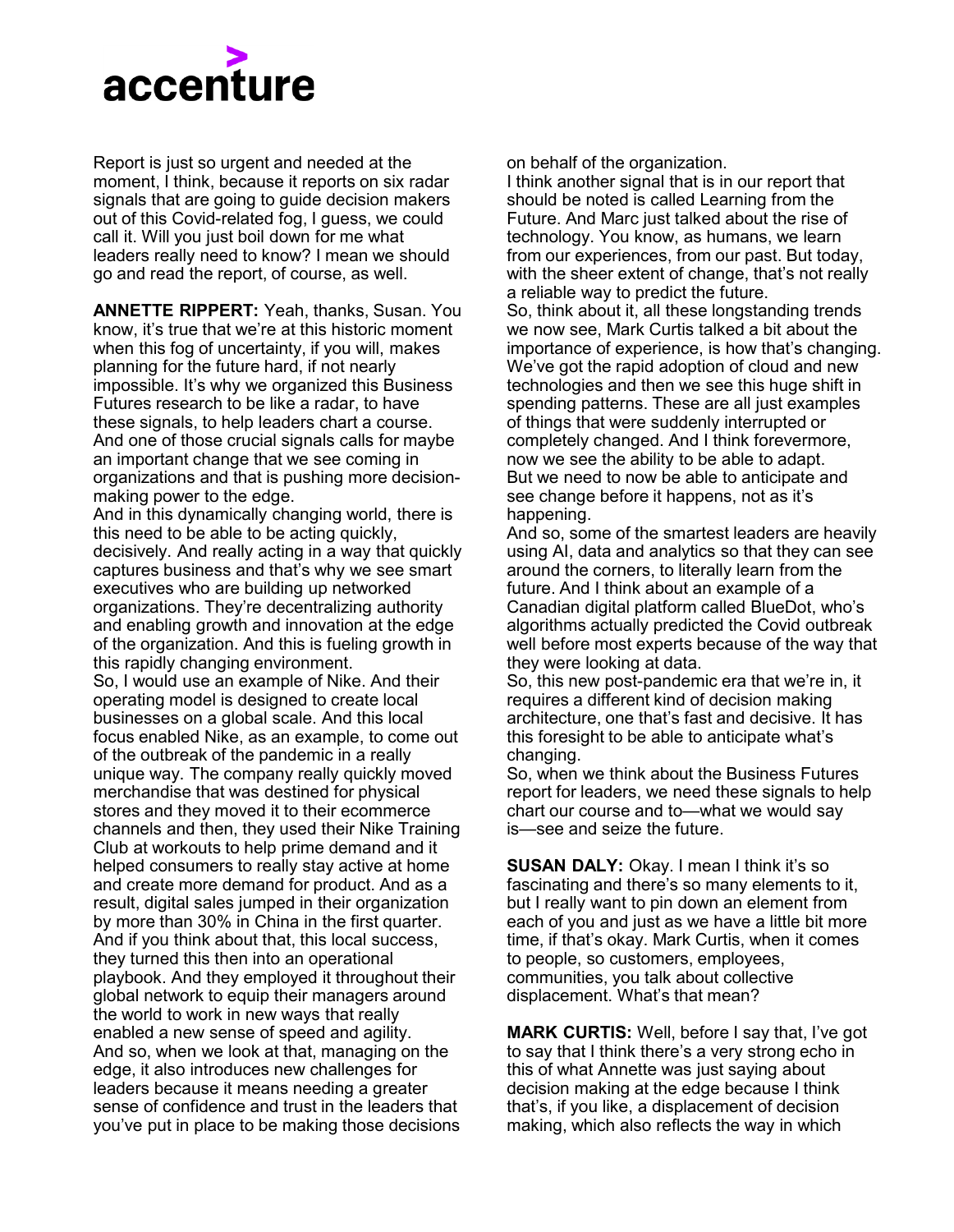

people are in different places at different times because that's what collective displacement is all about.

If it doesn't sound too much physical, it probably does, it's a shift in time and space of human beings at a more everyday level. What that means is we're doing different things at different times and different places. And that's palpable and you can see it on a dramatic scale the actual physical displacement to people.

You know, about 20% of the population of UAE have gone back to the countries they first came from, because there wasn't the work because of the pandemic. We're seeing it in places like Western Europe and North America, a distinct urban to rural drift—52% of young people in the U.S. are living with their parents. That's the highest number since the Great Depression and I don't mean 2008. I mean the early 1900s. And we're seeing that displacement also in places like Johannesburg and in the Far East as well. So, people have reevaluated actually where they live. That's one kind of displacement.

Then you've got a displacement of activity. I literally do yoga in a different place from where I did it before. You've got a displacement which is linked to that is one of community, which is that religion takes place in different places because churches or mosques have been shut. Football or baseball take place at the same place, but without the community there.

And so, the community has been displaced and we've had to find new ways of building those up. Displacement of obvious things, but really important rituals in our daily lives like birthdays, weddings, all of those sorts of things. And then, you get, I think, a more subtle, but terribly important psychological displacement, which is around our sense of agency, which is right now, I'm sitting here in the UK and as of yesterday, our government said, you can't go to Portugal on holiday. And that's it. Right now, we're stuck with a summer where we have to stay in Britain, which is kind of okay. But the really important point is, it breeds a lack of confidence in people when their sense of agency, their free choice over what they can do has been taken away from them. And I think we hear stories from people all over the world of exactly the same thing.

What that all adds up to is what a colleague of mine rather brilliantly calls A Reversal of the Flow of Life. And by that, what he means is

we're used to, as hunter gatherers, go out to get everything. And we kind of continued that into a more commercial modern age. We go out to shops, restaurants, the doctor, work, school, everything. Now, and suddenly last March, we expected and pretty rapidly we got everything coming to us. Some of that is not going to go back to how it was.

So, the collective displacement has really important long-term consequences. And I'll wrap this by saying that a lot of our clients are now looking at what are the new moments that matter, given collective displacement, because those are less visible than they were before. And, of course, those very brands are less visible to their customers than they were before because the customers are not in the same place as they were before and not following the same routines. And what sort of magic do we need to bring people in order to adjust to this collective space and those I think are two key questions we're looking at around this whole issue.

**SUSAN DALY**: Absolutely. And the idea of, well, what sounds magical to me, Marc Carrel-Billiard, you can tell me a little bit about your research that talks about the birth of the merged world and digital twins is another phrase I was thinking of. And this does sound like a brave new world that Annette and Mark is describing. Can you tell me a little bit about what you mean, please?

**MARC CARREL-BILLIARD**: Yes, Susan. In fact, when we talk about collective displacement, I think this Mirrored World, what we call the Mirrored World, which is kind of the next environment where everything is going to be digitalized, where people will be completely immersed into some digital reality has something to play there.

So, for many years, I mean we've talk about digital twins and we've been building some digital twins of products and so forth and we've been using them for simulations and everything. So that's basically a proxy, a digital proxy of the real product or a real service.

But what we saw and especially with some acceleration during the pandemic is that those digital twins have been proliferating across many, many enterprises, many industries all over the world and they've been driving what I call the irreversible inflection point.

In fact, initially, when digital twins were adopted,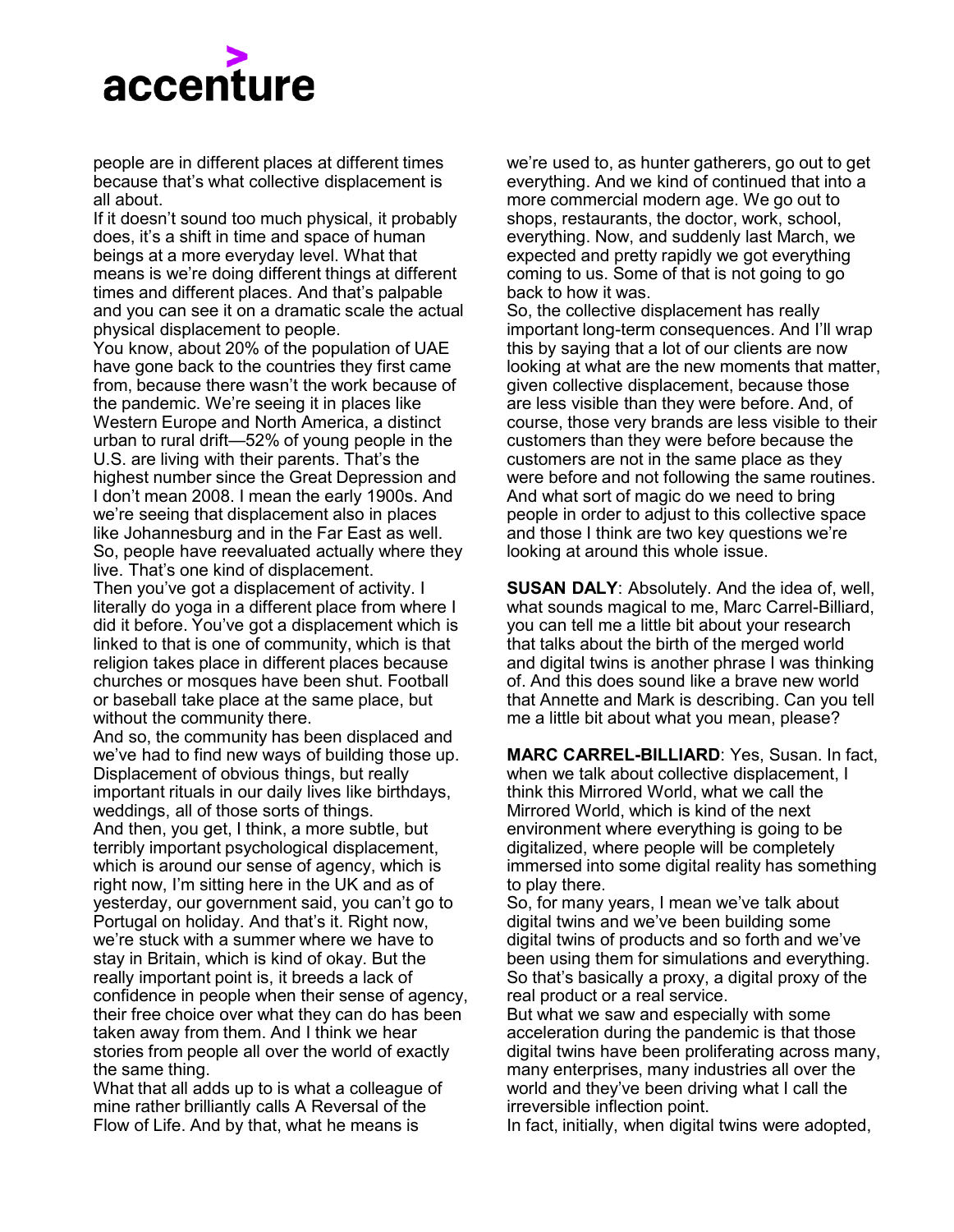

they were more a champion for their ability to monitor or to simulate and streamline the data of different devices, but with the surge in term of the scale of the model, the new progress in artificial intelligence, I think also transformative communication at the edge really helped to increase the adoption and transform radically the question.

So now we're shifting from—you remember Tamagotchi that we have in Japan in 1996, where you have like to breed these little dogs, we're going to see city now, as like a whole living models, the whole digital twins, intelligent digital twin that interact with each other. And the amazing thing that we're going to be able to do here is that we're going to be completely able to manage, operate like the whole city. It could be a port, like we see at the Rotterdam Port. This is what we're going to be syncing.

So, linking many twins together to create living models of whole factory and product lifecycle. This is the future. And what's interesting here is that this is something that we've been experiencing ourselves, for example. We have digitalized our R&D labs, like physical labs plus all the demos that we had in this. And I can tell you that we had more immersive visits with our clients during the pandemic than we had before when people had to travel and take planes to visit our different labs scattered all over the world. Because the big difference is that they're almost like the same interactive experience, but instead of traveling to visit one lab, in a matter of a few minutes, they could visit like five labs. Well, that's pretty amazing.

The distant future is that what we think about it is that eventually, you may not go back to your plant or your manufacturer. Eventually, you'll stay home and then you wear basically this VR goggle and that VR goggle will immerse you in the world where there will be a digital twin of a machine. And the whole thing is interacting with the machine will actually be interacting exactly with a real machine, haptic feedbacks, you can even smell the machines now and see everything.

And that digital twin will be connected through agile to the real machine. That's how you will operate real machines maybe in the future.

**SUSAN DALY:** That's fascinating and it's that sense of what we once thought was virtual or sort of, as you said, monitoring, it's now moved into production and has become a very tangible future that we would've found hard to even picture. And you've painted such a strong portrait of it there.

Annette, I think if we're talking about the future is, well, common wisdom, a year-plus into the pandemic would hold that globalization is in retreat. Is that your view?

**ANNETTE RIPPERT:** You know, our research reveals that this interconnected global coming is actually far from retreating. Instead, it's actually morphing into a distinctive next phase that I think will make globalization look radically different than it did in 2019. The pandemic sort of upended this whole sense of where and we talked about that, collective displacement. The idea of virtualized experiences.

It takes this concept of location out of these globalized experiences. So as leading companies are thinking about these immersive virtual experiences or ways of working, like Mark was talking about. And I think about new ways of connecting with customers or their employees, it opens up a whole new era of digital transformation.

So, think about the way some leading companies are using 3D printing to create parts on location, making distance, geography, shipping times matter less. And so, when we think about that, it's making the world be more connected, yet using location as an entirely different variable.

And so, when we think about the best organizations now are looking for ways to break the physical limits of parts of their processes, whether it's interacting with a customer or how they're working through their supply chain using technologies like this. And so, I think that there will be an opportunity about doing more with less and yet, doing that in a way to meet customers growing expectations for the way we are agile and flexible in the way that we operate our businesses.

**SUSAN DALY:** Okay. You guys, we're going to have to close and I'm going to have to ask you to make this super quick, but I cannot go without getting at least one small piece of advice to business leaders from each of you as we plan for this uncertain future. Annette, can I please go back to you, please?